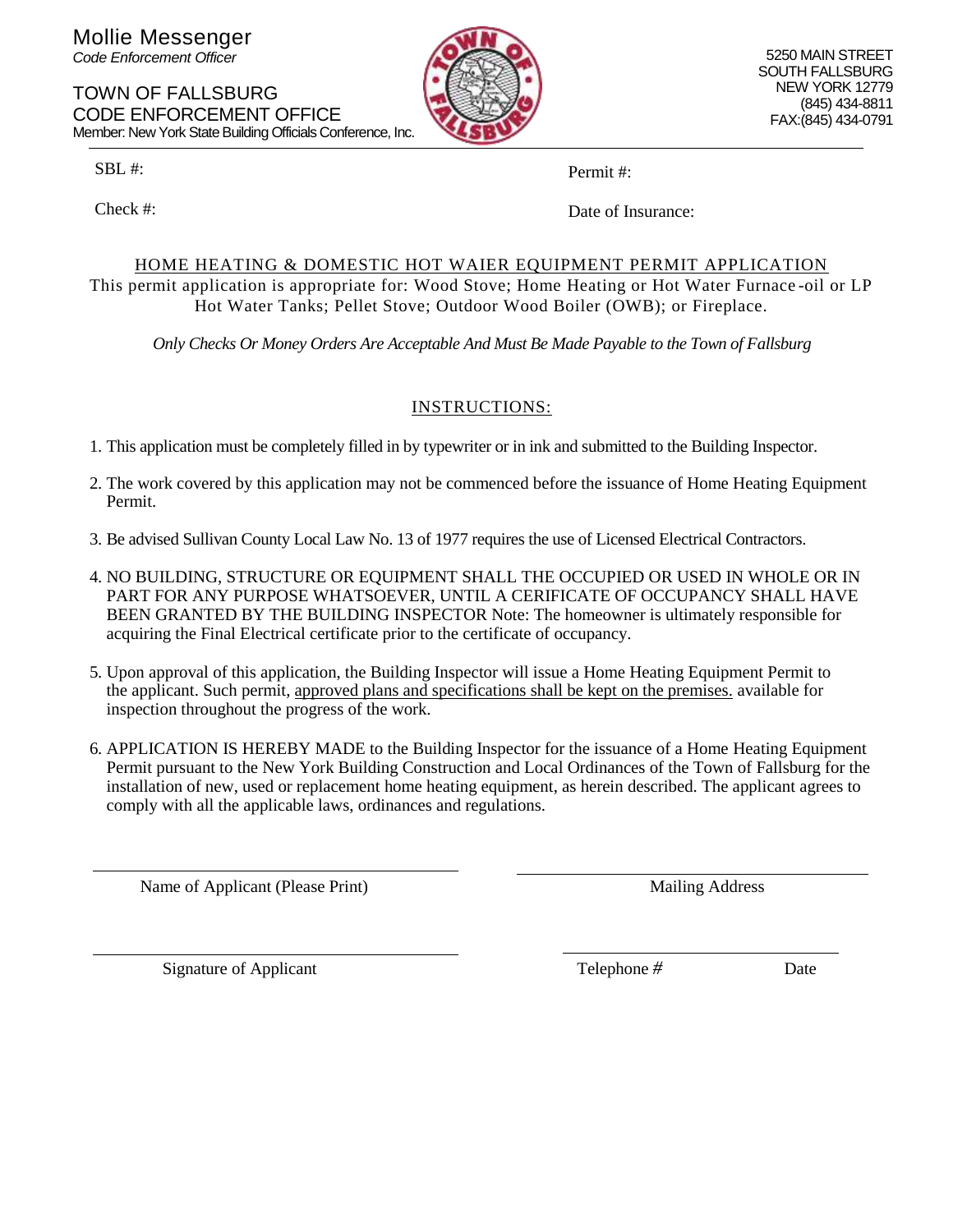

## HOME HEATING & DOMESTIC HOT WAIER EQUIPMENT PERMIT APPLICATION

| Name of Owner (Please Print) |                                                                                                                                                                                                                            |             | <b>Mailing Address</b>    |                 |                 |
|------------------------------|----------------------------------------------------------------------------------------------------------------------------------------------------------------------------------------------------------------------------|-------------|---------------------------|-----------------|-----------------|
|                              | Telephone $\#$ (Home $\#$ )                                                                                                                                                                                                | $(Cell \#)$ |                           |                 | Date            |
|                              | Applicant is (check box indicating which is applicable):                                                                                                                                                                   |             |                           |                 |                 |
|                              | 1. Physical Location where unit is to be installed at the dwelling (check applicable box):                                                                                                                                 |             |                           | $\prod$ INSIDE  | $\prod$ OUTSIDE |
|                              | Location — Street Address                                                                                                                                                                                                  |             |                           | Tax Map No./SBL | Unit No.        |
|                              | 2. Contractor:<br>Name                                                                                                                                                                                                     |             | <b>Mailing Address</b>    |                 | Phone #         |
|                              | 3. Licensed Electricians:<br><b>Electrical Installation Company Name</b>                                                                                                                                                   |             | Sullivan County License # |                 | Phone #         |
|                              | Company Name                                                                                                                                                                                                               |             | Inspector                 |                 | Phone #         |
|                              | 5. Unit to be installed (check applicable box):<br>$\prod$ NEW                                                                                                                                                             |             | $\bigcap$ USED            |                 |                 |
|                              | NOTE: Outdoor Wood Boiler Applicants — Must comply with sec 310—5.16 of Fallsburg Zoning Code and<br>a plot plan must be submitted. A partial survey may be required as well as when verifiable lot lines are in question. |             |                           |                 |                 |
|                              | 6. Application Fee (to be paid by CHECK ONLY upon filing of application): \$                                                                                                                                               |             |                           |                 |                 |
|                              | 7. Signature of CEO issuing permit                                                                                                                                                                                         |             |                           |                 |                 |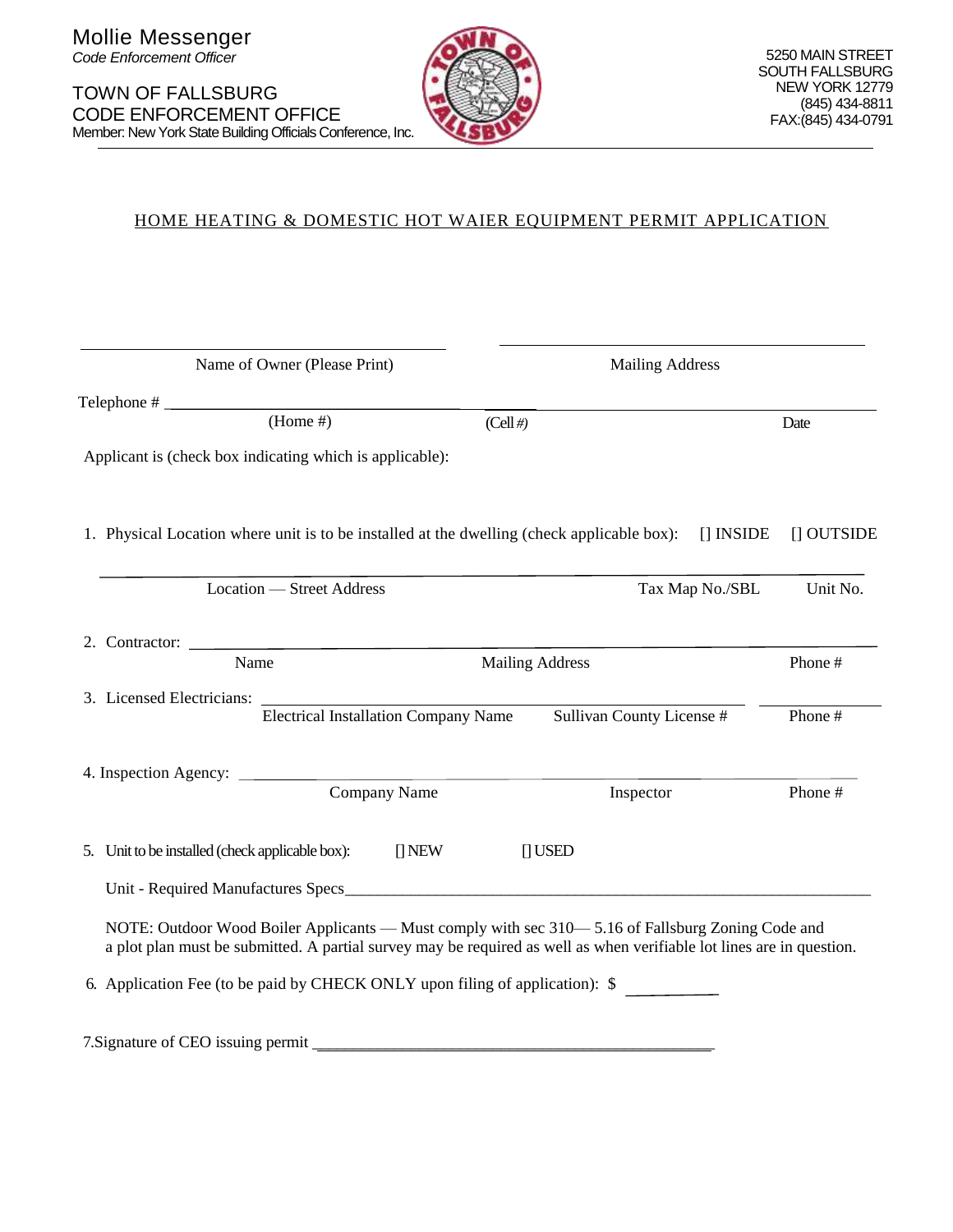## Attention Building Permit Applicant

#### This Checklist Must be Submitted Along With Your Completed Application. Write N/A where not applicable

1. I have read the instructions on the front of the permit application. 2. I have submitted a plot plan showing the lot and building on the premises. \_\_\_\_\_\_\_ 3. I have submitted legible detailed plans as per the instructions on the permit. 4. I understand the work may not be started until a permit is issued. 5. I understand that all electrical work must be independently inspected. \_\_\_\_\_\_\_\_\_ 6. I understand that not displaying the permit placard is a \$50.00 fine. 7. I understand that a Workman's Comp. exemption # or policy must be submitted. 8. I understand that const. debri must not be left outside during const. 9. I understand that a minimum of 24 hours is required for inspections. \_\_\_\_\_\_\_\_ 10. I understand that any change requires updating the permit. 11. I understand that it is illegal to occupy or use without a C/O. A fine of \$1,500 per day for occupying without a C/0 12. I understand that a C/O must be issued prior to occupancy of use. 13. I understand that a 911 number must be installed at the property. \_\_\_\_\_\_\_\_\_\_ 14. I have given a copy of this checklist to my contractor.

By signing below I am stating that I have read and agree to the statements above and the dwelling, structure, fuel burning device, etc. will not be used or occupied until the issuance of a Certificate of Occupant by the building department.

Signature of applicant: \_\_\_\_\_\_\_\_\_\_\_\_\_\_\_\_\_\_\_\_\_\_\_\_\_\_\_\_\_\_\_\_\_\_\_\_\_\_\_\_\_\_ Date: \_\_\_\_\_\_\_\_\_\_\_\_\_\_\_\_\_\_\_\_\_

While not a requirement for a building permit, it is strongly suggested that final payment to contractors be subject to the issuance of a C/O.

## Suitable Containers Required for Garbage

- All commercial or residential construction sites, whether a building permit is required or not, shall have suitable containers on site at all times to accommodate any and all construction related debris
- Containers are to be covered each day and night when not in use.
- Storage of construction related debris may be inside the building.
- Construction debris must be properly disposed of at the landfill at the end of the construction project. All landfill receipts must be made available upon request of the Code Enforcement Officer and must be submitted to the Code Enforcement Office prior to issuance of a certificate of occupancy.
- No outside storage of construction or project related debris shall be permitted to accumulate, and all outside areas of the work site must remain free of debris, trash and garbage and must be cleaned regularly to ensure compliance.
- In the event of noncompliance with the provisions of this article, a stop work order shall be posted on the property and all project related activities shall cease until the Code Enforcement Officer has inspected the property and compliance is verified. A stop work order shall encompass the whole of the job site that is deemed in violation.

I have read the above stated code section regarding construction debri and storage and fully understand that outside storage of const. debri is prohibited and a stop work order for the entire const. project may be imposed for violation of the code section. I do hereby agree to provide suitable const. debri storage as required by this code section and to keep the job site clean at all times.

| Signature: | Date: |  |
|------------|-------|--|
| Title:     |       |  |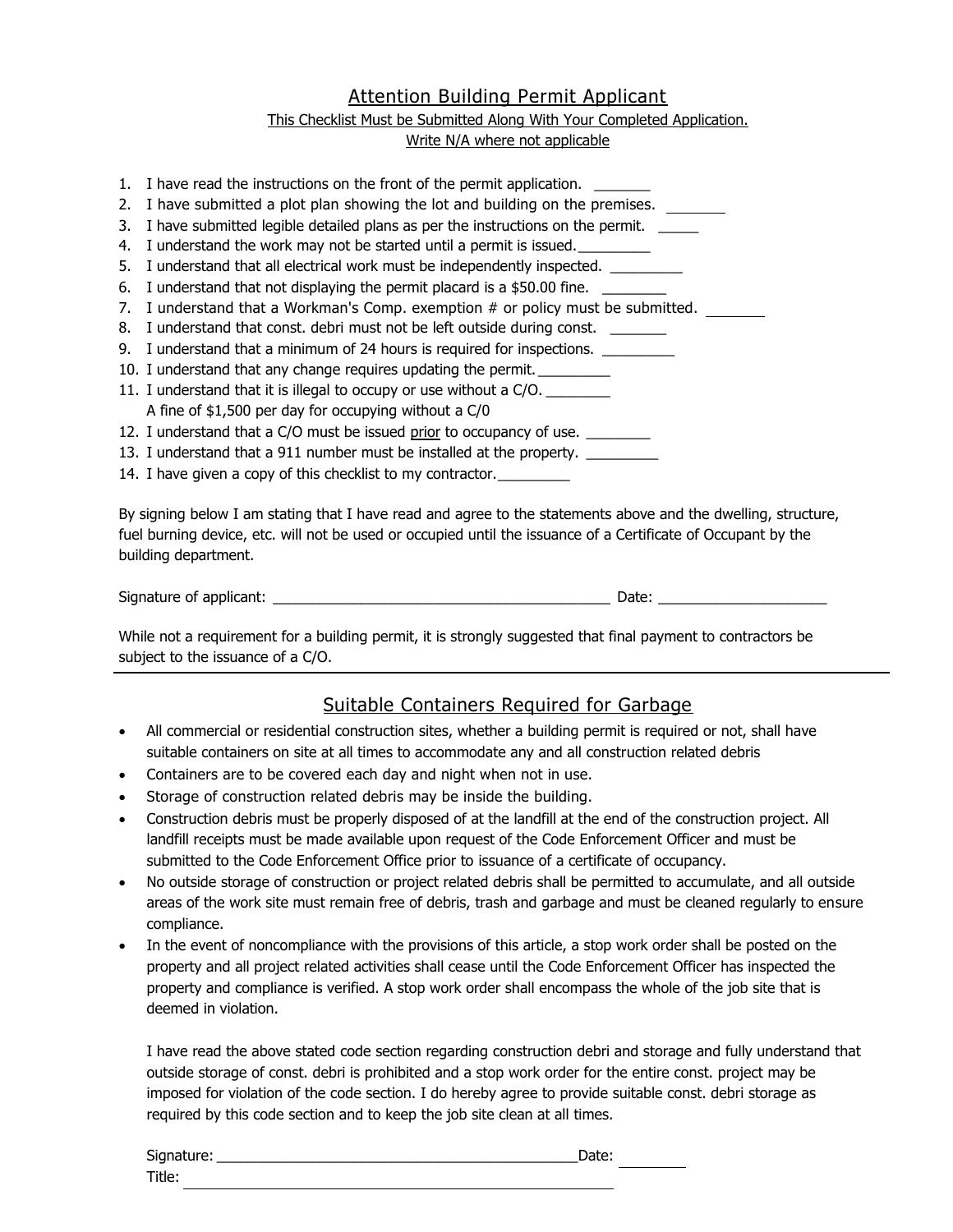### OWNER PROXY

#### THIS FORM MUST BE FILLED OUT IF YOU ARE GIVING SOMEONE ELSE PERMISSION TO ACT ONYOUR BEHALF DURING CONSTRUCTION

(Owner) \_\_\_\_\_\_\_\_\_\_\_\_\_\_\_\_\_\_\_\_\_\_\_\_\_\_\_\_\_\_\_\_\_\_\_\_ deposes and states that he/she resides at

And that he/she is the owner of the premises described in the attached application for a building permit/zoning application/planning board application and further states that he/she has authorizes \_\_\_\_\_\_\_\_\_\_\_\_\_\_\_\_\_\_\_\_\_\_\_\_\_\_\_\_\_\_\_\_\_\_\_to make said application, secure any necessary permits and approvals, call for inspections, and request a certificate of occupancy upon satisfactory completion of the work described in said application.

Date: when the contract of the contract of the contract of the contract of the contract of the contract of the contract of the contract of the contract of the contract of the contract of the contract of the contract of the

Owners Signature

Witness' Signature

## H.O.A Building Permit Permission Form

|                                                                      | Having reviewed the applicants request the association has decided to:                                                              |  |
|----------------------------------------------------------------------|-------------------------------------------------------------------------------------------------------------------------------------|--|
|                                                                      |                                                                                                                                     |  |
| Check Box:                                                           |                                                                                                                                     |  |
|                                                                      |                                                                                                                                     |  |
|                                                                      |                                                                                                                                     |  |
|                                                                      |                                                                                                                                     |  |
|                                                                      | I assert that I am a board member of the homeowners association and this matter has been discussed with other                       |  |
| board members and this is the decision of the majority of the board. |                                                                                                                                     |  |
|                                                                      |                                                                                                                                     |  |
|                                                                      |                                                                                                                                     |  |
|                                                                      |                                                                                                                                     |  |
|                                                                      |                                                                                                                                     |  |
|                                                                      |                                                                                                                                     |  |
|                                                                      | Attention!                                                                                                                          |  |
|                                                                      | The Code Enforcement Office must be made aware when new board members are elected or replaced. The names, phone numbers and Mailing |  |
|                                                                      |                                                                                                                                     |  |

addresses of all board members should be updated regularly in the event of an emergency and to prevents any confusion or delays in the permit process. Please add a copy of this required information on a separate sheet along with this form to avoid delays in the permit process.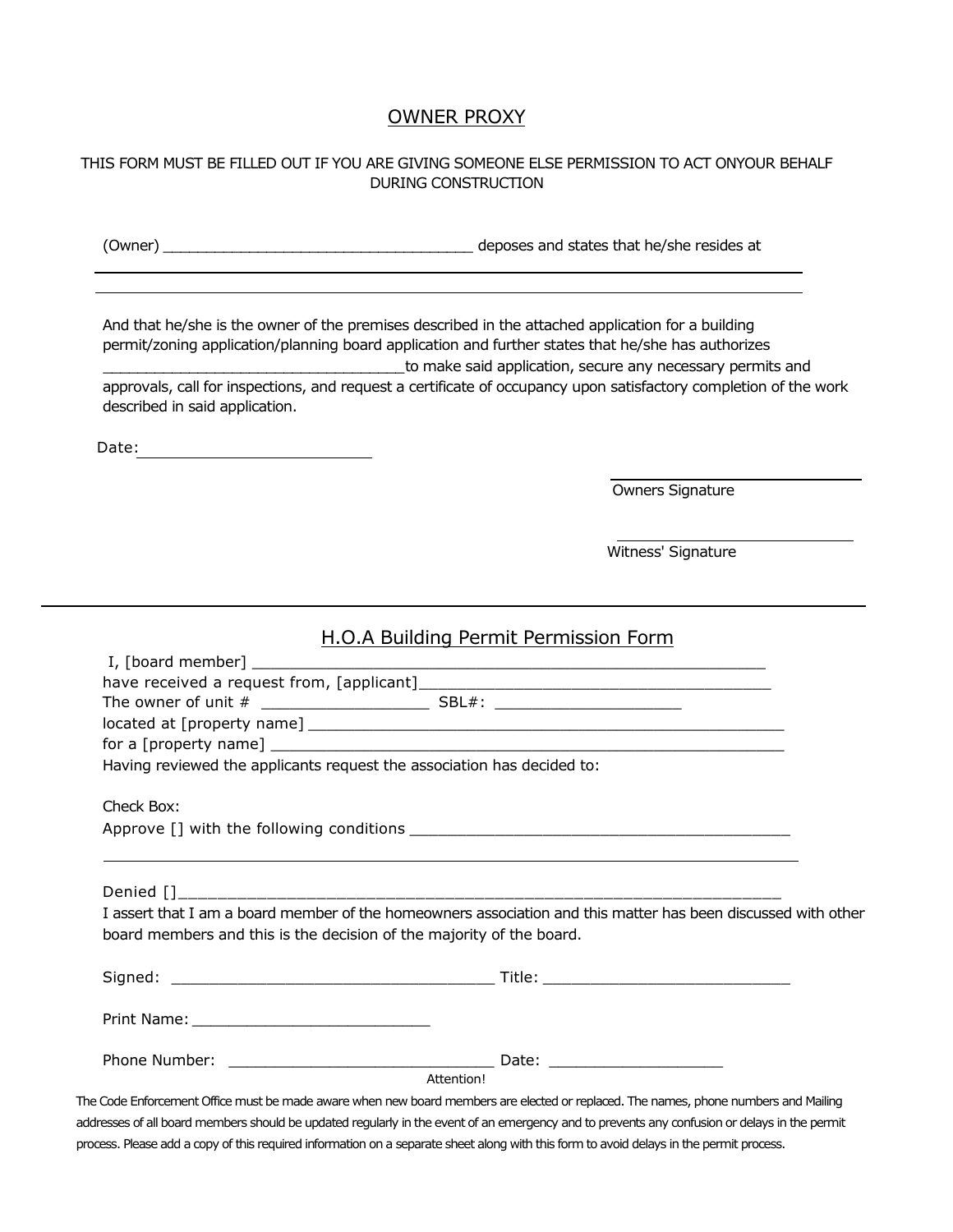## Code Enforcement and DPW Permit Tracking Form Required DPW Permits must be obtained prior to Issuance of Building Permits

| Code Enforcement Use: | Date: $\frac{1}{\sqrt{1-\frac{1}{2}} \cdot \frac{1}{2}}$                                                  |
|-----------------------|-----------------------------------------------------------------------------------------------------------|
|                       |                                                                                                           |
|                       |                                                                                                           |
|                       | Section:<br>Block:<br>Lot: $\qquad \qquad$                                                                |
|                       | Description of work being done:                                                                           |
|                       | Will NEW construction involve underground water or sewer connections? [] No or [] Yes – [] Water [] Sewer |
| Site Plan:            |                                                                                                           |

| DPW Office Use                                                                 |                                                                                                     |  |  |  |
|--------------------------------------------------------------------------------|-----------------------------------------------------------------------------------------------------|--|--|--|
|                                                                                | Existing I & I Violation: [] Yes [] No                                                              |  |  |  |
|                                                                                | Check Boxes for Required Permits: [] Water [] Sewer [] Road Cut                                     |  |  |  |
|                                                                                | If no DPW Permits are required, a CO can be issued at the discretion of the Code Enforcement Office |  |  |  |
| Comments:                                                                      |                                                                                                     |  |  |  |
| Completed DPW Connection Inspection Sign — Off (required prior to CO Issuance) |                                                                                                     |  |  |  |
|                                                                                | El Water                                                                                            |  |  |  |
|                                                                                | 0 Sewer                                                                                             |  |  |  |
|                                                                                | 0 Road Cut                                                                                          |  |  |  |
|                                                                                |                                                                                                     |  |  |  |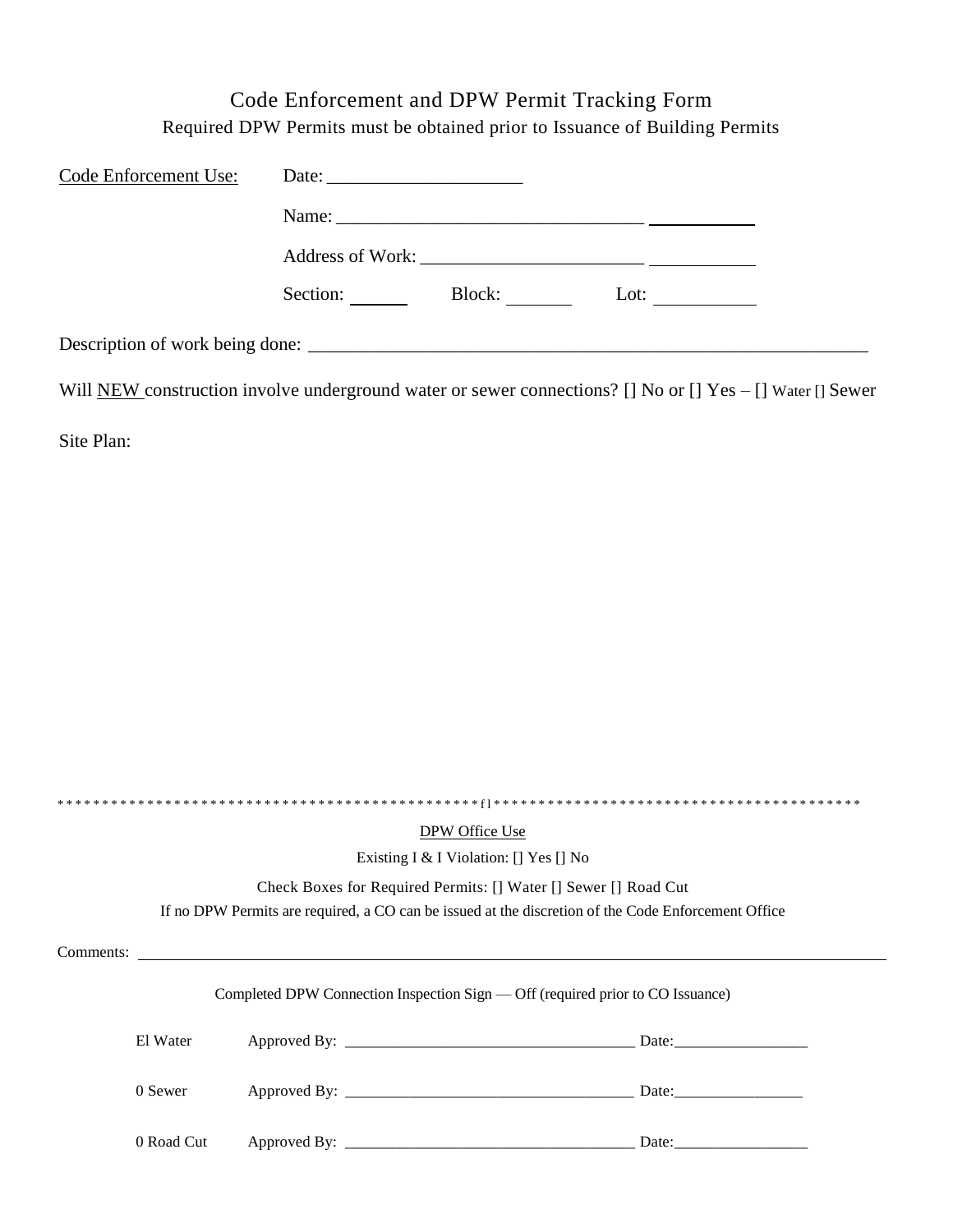#### SULLIVAN COUNTY BOARD OF ELECTRICAL LICENSING

#### **STATEMENT**

Re: Local Law No.2 of 1990 entitled "The Electrical Licensing Law of Sullivan County"

I hereby state under penalties of perjury that I own and occupy the premises located at:

Recently, electrical work was done at said premises, in which electrical work was installed, maintained and/or replaced by myself, the homeowner or the property described above.

Description of Type of Electrical Work:

| Dated: |  |
|--------|--|
|--------|--|

Note: False statements made herein are punishable as a Class A Misdemeanor pursuant to Section 210.45 of the Penal Law.

X

Homeowner Signature

Print Name

Print Address

#### ELECTRICAL CONTRACTORS VERIFICATION FORM

| Date:                                                                                                                                                                                                                                                                                                                                                                                                                                                                                                                                                                                                                                                                                                                                                                                                                                                                                                                                                                                              |
|----------------------------------------------------------------------------------------------------------------------------------------------------------------------------------------------------------------------------------------------------------------------------------------------------------------------------------------------------------------------------------------------------------------------------------------------------------------------------------------------------------------------------------------------------------------------------------------------------------------------------------------------------------------------------------------------------------------------------------------------------------------------------------------------------------------------------------------------------------------------------------------------------------------------------------------------------------------------------------------------------|
| No walls are to be covered until this form is returned to the Building Department and they have<br>verification that the electrical contractor mentioned above is performing said work.                                                                                                                                                                                                                                                                                                                                                                                                                                                                                                                                                                                                                                                                                                                                                                                                            |
| $\texttt{Job:} \quad \textcolor{red}{\overbrace{\text{Job:} \quad \textcolor{blue}{\text{10b:} \quad \textcolor{blue}{\text{10b:} \quad \textcolor{blue}{\text{10b:} \quad \textcolor{blue}{\text{10b:} \quad \textcolor{blue}{\text{10b:} \quad \textcolor{blue}{\text{10b:} \quad \textcolor{blue}{\text{10b:} \quad \textcolor{blue}{\text{10b:} \quad \textcolor{blue}{\text{10b:} \quad \textcolor{blue}{\text{10b:} \quad \textcolor{blue}{\text{10b:} \quad \textcolor{blue}{\text{10b:} \quad \text$<br>$\textsf{TAX MAP} \texttt{#:} \textcolor{red}{\overbrace{\hspace{15em}}\hspace{15em}}\hspace{15em} \textcolor{red}{\overbrace{\hspace{15em}}\hspace{15em}}\hspace{15em} \textcolor{red}{\overbrace{\hspace{15em}}\hspace{15em}}\hspace{15em} \textcolor{red}{\overbrace{\hspace{15em}}\hspace{15em}}\hspace{15em} \textcolor{red}{\overbrace{\hspace{15em}}\hspace{15em}}\hspace{15em} \textcolor{red}{\overbrace{\hspace{15em}}\hspace{15em}}\hspace{15em} \textcolor{red}{\over$ |

Return this form signed by a Sullivan County Licensed Electrician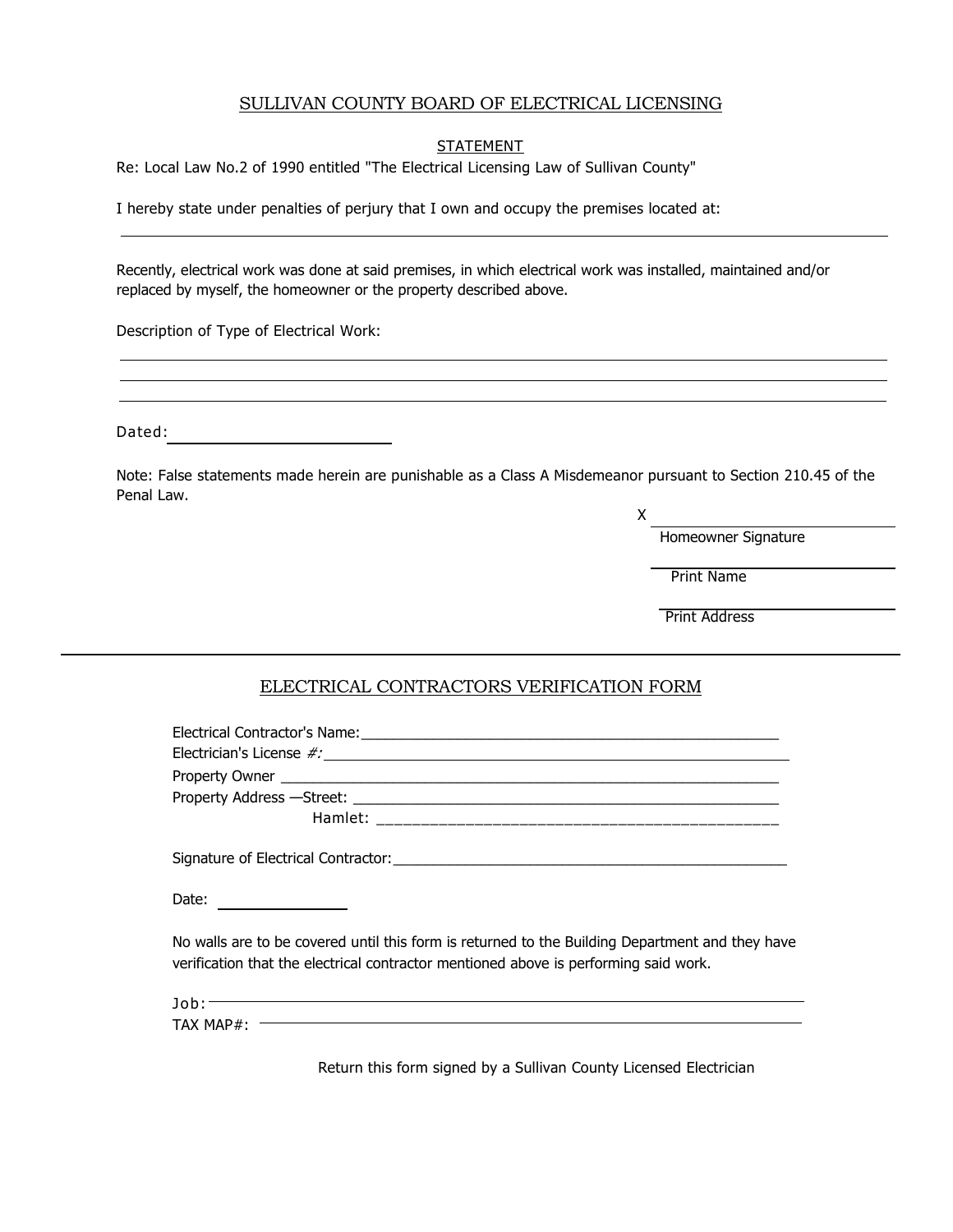Mollie Messenger Code Enforcement Officer

TOWN OF FALLSBURG CODE ENFORCEMENT OFFICE Member: New York State Building Officials Conference, Inc.

5250 MAIN STREET SOUTH FALLSBURG NEW YORK 12779 (845) 434-8811 FAX:(845) 434-0791

#### **ELECTRICAL INSPECTORS**

| COMMONWEALTH ELECTRICAL INSPECTION AGENCY | 800-801-0309 C |
|-------------------------------------------|----------------|
| CHRIS AUSTIN                              | 845-798-0011   |
| KEITH SUTTON                              | 845-527-8821   |
| RON HENRY                                 | 845-562-8429   |
| TERRY WEAVER                              | 518-755-0324   |
|                                           |                |

#### **ELECTRICAL UNDERWRITERS**

ERNEST BELLO, JOHN TAYLOR

#### NY ELECTRICAL INSPECTORS

ARMOND MURAD **GREGG MURAD** 

#### **NYEIC**

ANDREW TRAVERSE JOHN WIERL

#### **SWANSON CONSULTING & ASSOCINC.**

**ADAM FRANK JOE SWANSON** JOHN HAMILTON

## **SWITCH ON ELECTRIC**

**FRANK SCHMAUS** 

## TRI-COUNTY INSPECTION AGENCY

**TODD KLIKUS** 

**PFFICE** 

845-569-1759 OFFICE

845-439-1090 845-586-2424

845-343-6934 OFFICE 845-629-7423 845-551-8466

845-401-4859 845-549-8271 845-549-0708

845-733-4926 OFFICE 845-800-6909

570-493-1229

 $(2/5/2021)$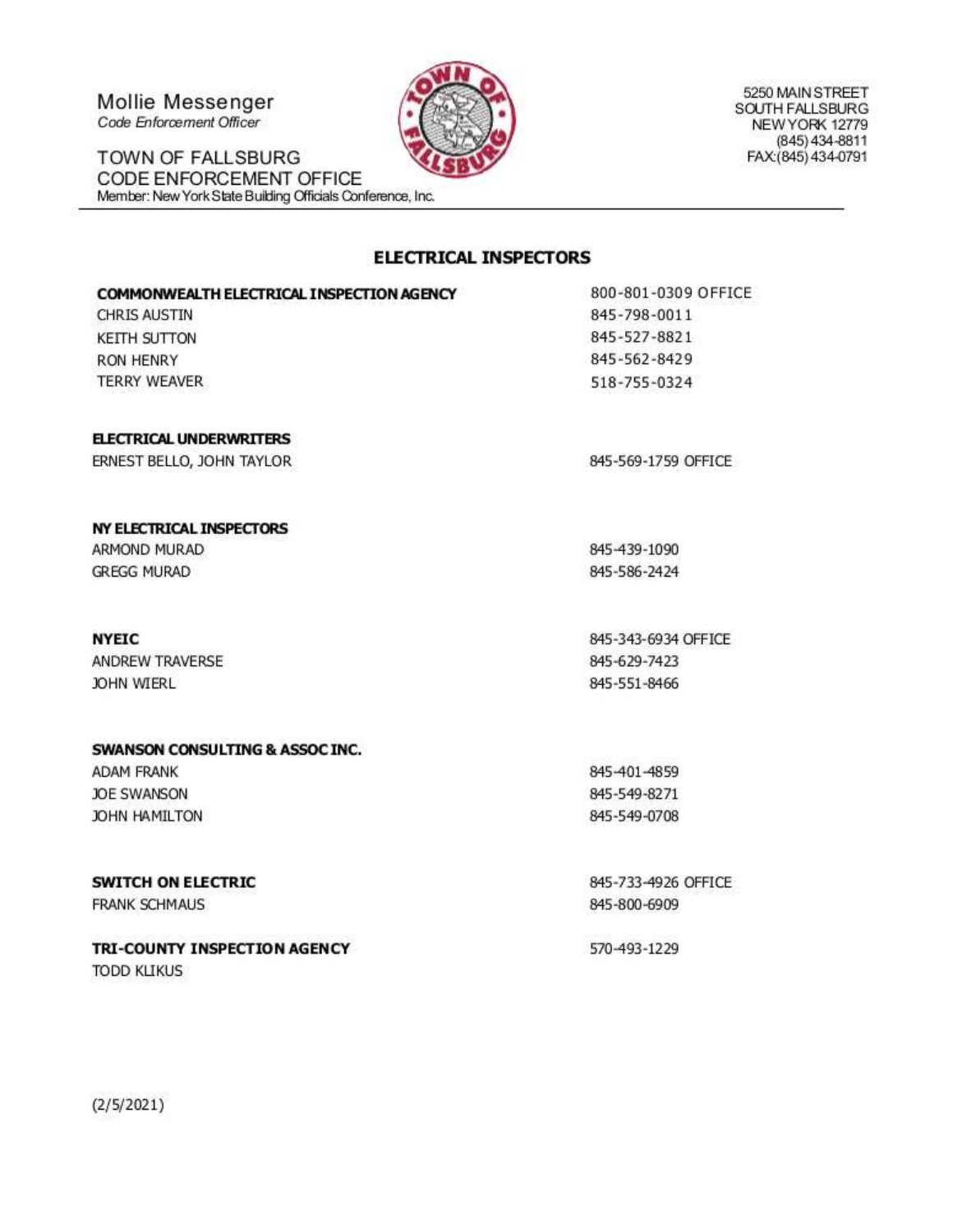

While New York Business Express is designed and developed to support business formation in New York, individual homeowners can file their exemption here as well!

# **Followanese**

- 1. Go to [businessexpress.ny.gov.](http://businessexpress.ny.gov/)
- 2. Select Log in/Register in the top right-hand corner. A [NY.gov](http://ny.gov/) Business account is required, even though you are an individual.
- 3. If you do not have a NY gov business account, go to step 4 to set up your account. If you have a  $NY.gov$  login and password, go to step 14.
- 4. Select Register with [NY.gov](http://ny.gov/) under New

Users. S. Select Proceed.

- 6. Enter the following: RI First and last name El Email rs Confirm email El Preferred username (check if username is available)
- 5. Select I'm not a robot. You may have to complete a Captcha verification before proceeding.
- 6. Select Create Account. If you already have a [NY.gov](http://ny.gov/) account, the screen will display your existing accounts, either Individual or Business.

8. (Continued)

Do one of the following:

- to If the account(s) shown is a  $NY$  gov Individual account, select Continue.
- a If the account(s) shown is [a NY.gov](http://ny.gov/) Business account, select Email Me the Username(s).
- 7. Verify that the account information is correct. o Select Continua
- 70. An activation email will be sent. If you do not receive an email, see the No Email Received During Account Creation page.
- 11. Open your activation email and choose Selec Here.
	- o Specify three security questions.
- cf Select Continue. iz.
- Create a password (must contain at least 13. eight characters).
- Select Set Password. You have successfully 14. activated you[r NY.gov](http://ny.gov/)
- - Select Go to MyNy:

a At the top of the screen, select Services.

- sg Select Business.
- El Select New York Business Express.
- a Select Log in/Register.

*Continued on page 2*